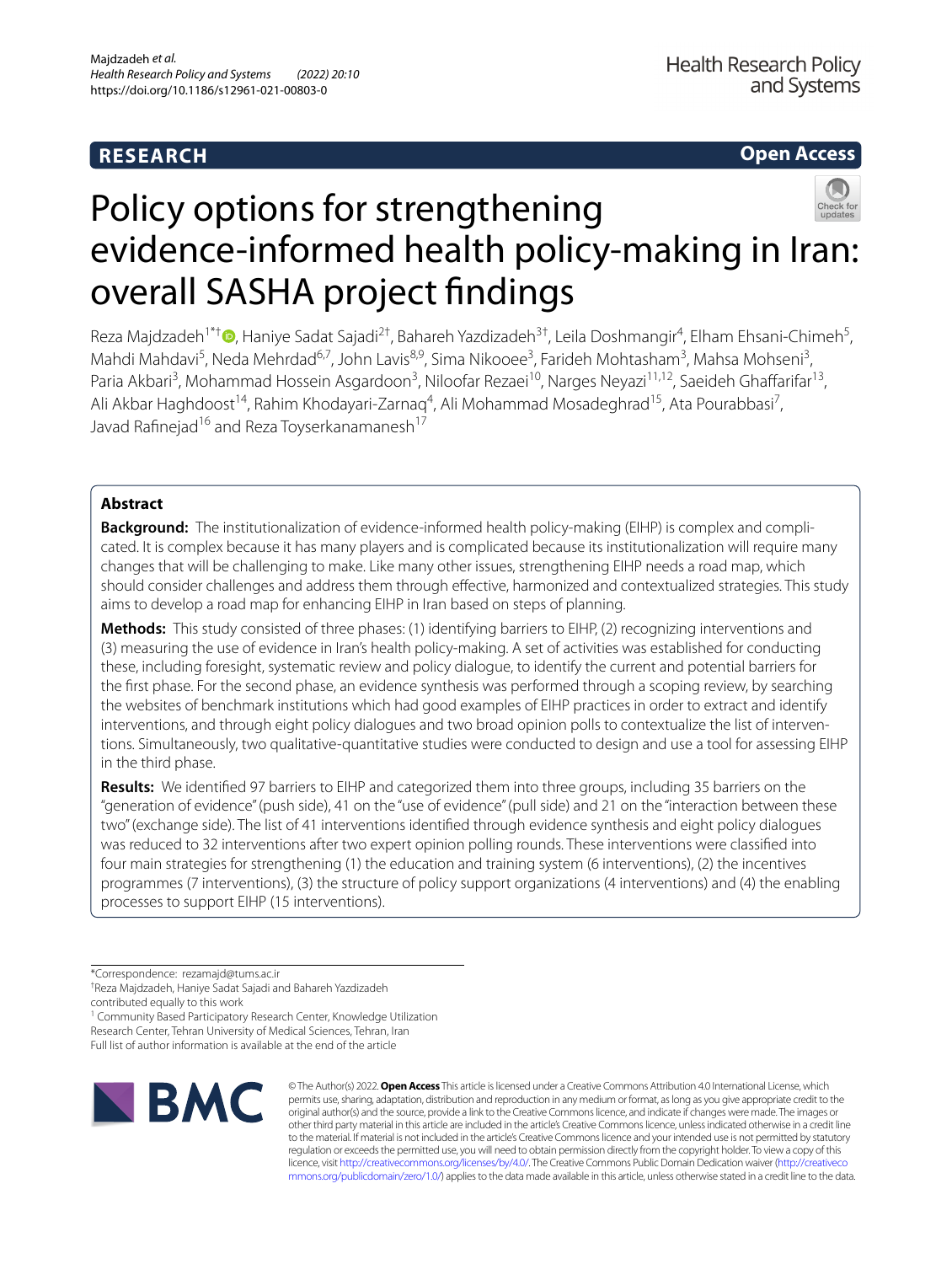**Conclusion:** The policy options developed in the study provide a comprehensive framework to chart a path for strengthening the country's EIHP considering both global practices and the context of Iran. It is recommended that operational plans be prepared for road map interventions, and the necessary resources provided for their implemen‑ tation. The implementation of the road map will require attention to the principles of good governance, with a focus on transparency and accountability.

**Keywords:** Evidence, Policy-making, Knowledge translation, Health research system, Iran

## **Background**

World leaders assembled at the United Nations on 23 September 2019 to move together to build a healthier world for all by recommitting to achieving universal health coverage (UHC) by 2030, as the core driver of the Sustainable Development Goals (SDGs) [\[1](#page-11-0)]. Among affirmations made was the commitment to strengthen the national capacity for health intervention and technology assessment, data collection, and adequate knowledge generation and translation strategies. This recognition echoes a global re-call for evidence-informed health policy- and decision-making. It is widely acknowledged that enhancing the use of evidence in health policy-making is indispensable to improving health system performance and contributing to UHC achievement and the healthrelated SDGs [\[2](#page-11-1)[–5\]](#page-11-2).

Many efforts have been made at the national and global levels to link research evidence to policy-making [[6–](#page-11-3)[10\]](#page-11-4). However, obtaining and using high-quality evidence remains challenging, especially in low- and middle-income countries  $[11–15]$  $[11–15]$  $[11–15]$ . For instance, the Islamic Republic of Iran has introduced some initiatives for promoting evidence-informed health policy-making (EIHP)  $[16–18]$  $[16–18]$  $[16–18]$  $[16–18]$ . The most important ones were the establishment of the Center for Strategic Studies (at the Expediency Council), the Social Security Organization Research Institute (at the Social Security Organization), the National Institute of Health Research, the Health Technology Assessment office, the Health Policy Council, the Health Reform Office, the Health System Research Secretariats, the Health Policy-making Council, the Health Transformation Plan Secretariat (at the Ministry of Health and Medical Education [MOHME]), the clinical knowledge management units and the clinical governance units (at medical universities). Concurrent with these developments, the High Council of Health and Food Security, the government's highest health policy authority, announced that it considers documents supported by evidence in their agenda-setting [\[19](#page-11-9)].

As a result of these efforts, the use of evidence was considered in developing, implementing and evaluating health policies. However, it is not well institutionalized [[20](#page-11-10)] because of barriers to EIHP in Iran's health system, including the absence of a well-established mechanism for research priority-setting [[21](#page-11-11)], lack of designated individual and organizational support for conducting health policy and systems research, and the lack of a predefned plan for research dissemination and utilization [\[22\]](#page-11-12). It seems that the most important barrier is related to weak governance of the health system [[20,](#page-11-10) [23–](#page-11-13)[25\]](#page-11-14), including lack of interest and belief in EIHP and the health research system on the part of policy-makers [[26\]](#page-11-15), which are not fully supportive of sustaining EIHP at either the structural or process level. Appropriate interventions for the use of evidence in policy-making should be identifed to address these barriers. For this, we need to adopt a systems approach towards health system research for proposing policy options and developing a road map for strengthening EIHP. Any option to improve EIHP needs to be tailored to the health system's characteristics and the country's contextual factors [[27\]](#page-11-16).

The main barriers must be identified to establish a road map for improving EIHP. After that, practical and appropriate policy options should be chosen based on global experiences and the specifc country context to address identifed barriers. Moreover, to ensure progress in achieving EIHP, continuous assessment is advised to monitor the status of EIHP in the country and the impact of proposed interventions.

Despite numerous studies in this feld in Iran, their simple compilation did not lead to a specifc approach to improving the status quo with respect to EIHP. A holistic approach is desperately needed as a basis for an action plan to enhance EIHP. Hence, a project called SASHA, consisting of three phases, was conducted to develop a road map for strengthening EIHP. Protocols and details published for each phase [[28,](#page-11-17) [29](#page-11-18)] or their articles are the subject of separate reviews. In the current paper, we present an overview of how these three phases are linked and discuss the results of the project overall. This road map can help institutionalize EIHP in the health system as part of initiatives to adopt the framework for action to improve national capacity for the use of evidence in policy-making  $[6]$  $[6]$ , and can be adapted by countries with similar challenges and contexts.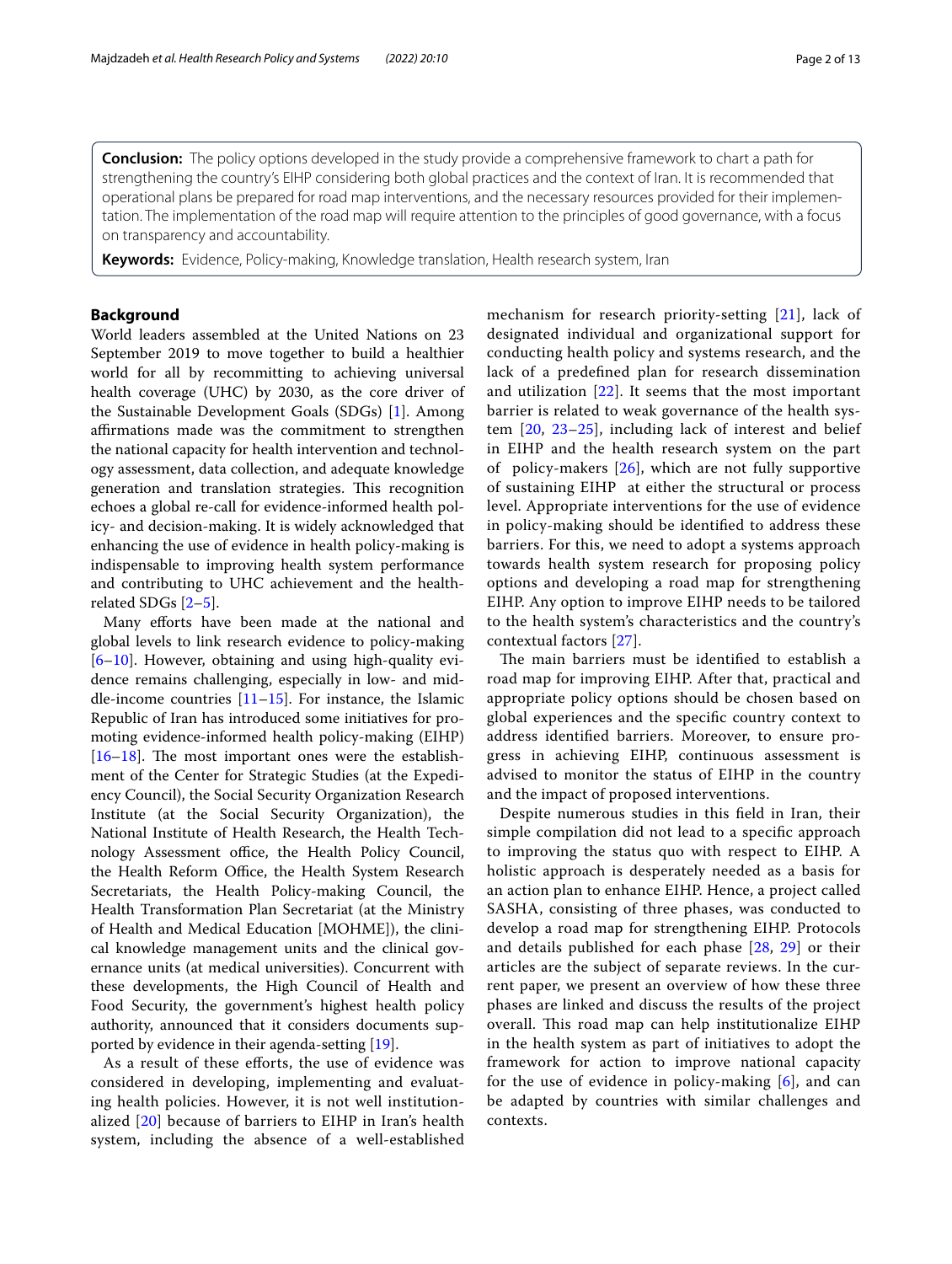## **Methods**

An evidence-informed deliberative process [\[30](#page-11-19)] was employed to develop the road map for strengthening EIHP in the Iranian health system. As mentioned, additional details about the methodology of the project were provided elsewhere [\[28\]](#page-11-17). In short, the project consisted of three phases, which are illustrated in Fig. [1.](#page-2-0)

#### **Phase 1: identifying barriers to EIHP in Iran**

This phase was conducted through (1) foresight, (2) systematic review and  $(3)$  a policy dialogue. The foresight and systematic review were done to identify and summarize the emerging and current barriers to EIHP in Iran. Then, stakeholder analysis and a policy dialogue were conducted to fnalize the barriers to EIHP and root causes. This part of the work was published in a separate article with the full details [[29\]](#page-11-18). In the current paper, we present a piece of that work that summarizes SASHA's overall results.

During foresight, external trends that may afect the future of the health system were extracted through relevant documents. These trends were classified using the STEEP (social, technological, economic, ecological and political) model  $[31]$ . Two focus group discussions (FGDs) were held with six relevant experts to discuss and exchange ideas on a subset of trends afecting EIHP, their impact, and the opportunities and threats that afect the future of EIHP in Iran. A list of emerging issues and potential barriers to supporting EIHP in the Iranian health system was the foresight deliverable.

To summarize the factors enabling or hindering the use of evidence in health policy at the macro level in Iran, a search was conducted in PubMed, Scopus, Embase, Health Systems Evidence, and Iranian databases including Magiran, Madlib, Irandoc and the Scientifc Information Database [\[29](#page-11-18)]. A search for cited references and citation tracking were also carried out in relevant national and international journals, reference lists and related documents. Both English and Persian literature was searched without any time limitation. Two individuals independently conducted screening and data extraction. In the case of disagreement, it was examined by

<span id="page-2-0"></span>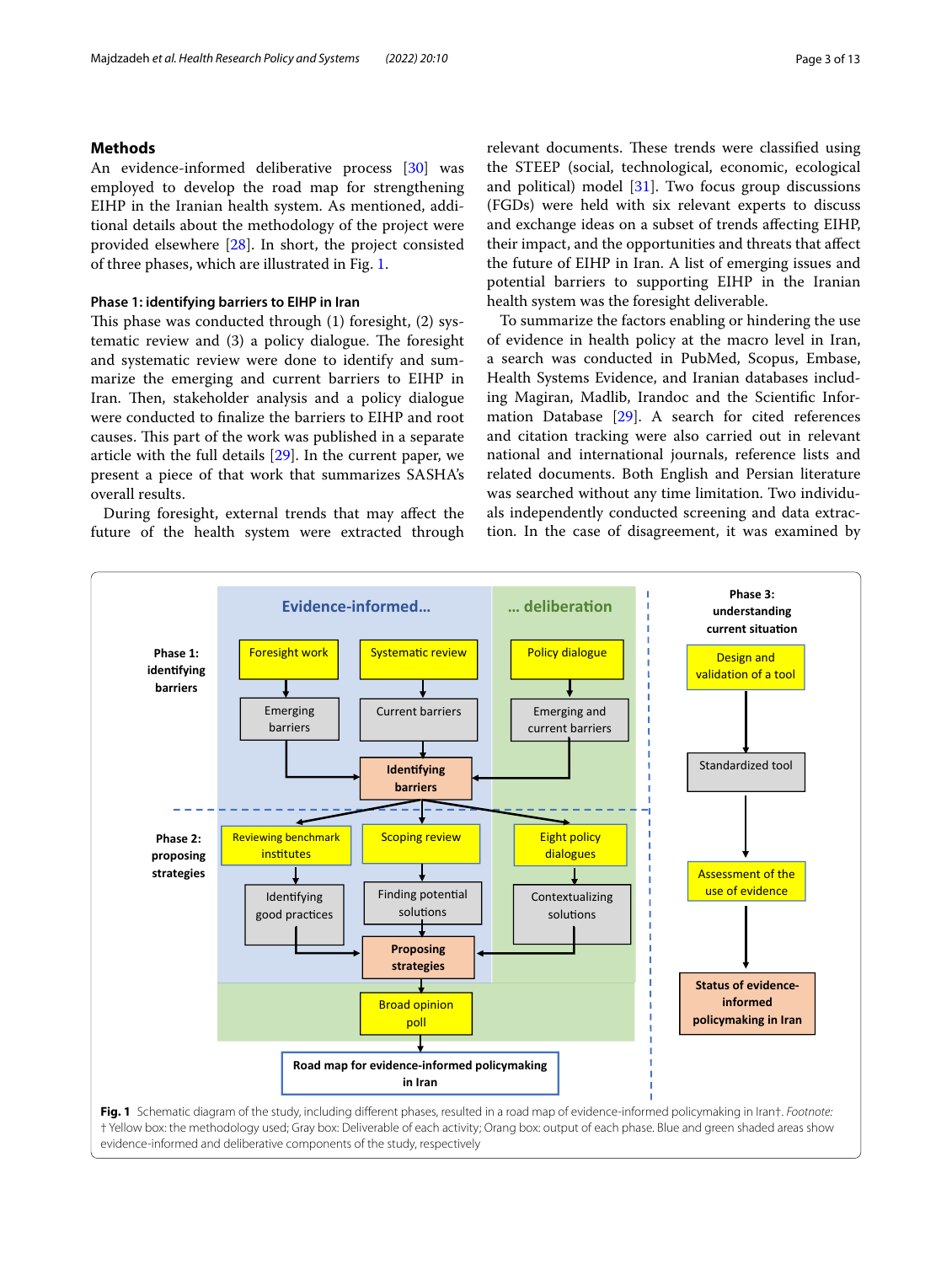the core research team. Three main categories of knowledge translation (KT) (i.e. push, pull and exchange) were deductively selected. The remaining categories and codes were inductively determined. The deliverable for the systematic review was a list of identifed barriers to supporting EIHP in the Iranian health system.

The stakeholders were then identified through a brainstorming session with the entire research team. The stakeholders were categorized based on their role in three KT activities. A policy dialogue was held with 16 stakeholders to get their views regarding barriers and facilitators to EIHP, previously identifed through foresight and systematic review. Ten participants worked in push-side organizations, fve in pull-side organizations, one in policy support organizations, and four in both push and pull organizations. This session helped inform the stakeholders about the project and fnalize the main barriers to supporting EIHP in Iran.

#### **Phase 2: proposing strategies to address barriers to EIHP**

This phase was conducted through (1) scoping review, (2) searching the websites of benchmark institutions, (3) eight policy dialogues and (4) two rounds of opinion polls.

An evidence synthesis was carried out through a scoping review and searching the institutes' websites for good examples of EIHP practices (in push, pull and exchange domains) to identify interventions to address each of the main barriers (eight) found in phase 1. Details of the search method can be found in one of the published articles on identifying interventions [\[32\]](#page-11-21). In summary, Scopus, PubMed/Medline and Google Scholar were extensively searched. To systematically retrieve articles on interventions to promote EIHP, relevant keywords in the English language were used. The reference lists of relevant studies were also reviewed. Two individuals independently conducted screening and data extraction to identify studies for interventions to promote EIHP. Disagreement between reviewers was resolved through discussion with the core team of the project. A narrative approach was used to synthesize the fndings of the studies.

An overarching review of Iran's documents and the selected institutions' websites was also conducted to extract and compare interventions for supporting EIHP in Iran with those of other countries. The institutions are presented in Additional file [1](#page-10-0). The data were compared using a content analysis approach. Based on evidence synthesis, we developed eight policy briefs in which the interventions that had been identifed for addressing the barriers were introduced.

Next, eight policy dialogues were held to contextualize the findings. The participants discussed the feasibility of interventions in Iran, key implementation considerations and lessons learned from similar interventions in Iran. The participants of policy dialogue were selected based on respondent-driven sampling. We chose them from diferent backgrounds and expertise. More details about these policy dialogues are presented in Additional fle [2.](#page-10-1) Data were analysed through manifest content analysis  $[33]$  $[33]$ . The contextualized/tailored interventions to address the barriers to EIHP were the deliverable of these dialogues.

Two rounds of Delphi were used to obtain a consensus on the interventions. The experts participating in the process included all who were in previous policy dialogues. A brief about the whole project and the list of interventions were distributed to these 68 experts. They were asked to reflect on whether they agreed or disagreed with each intervention. Interventions were revised given the feedback of 14 experts and were sent to the same experts. The feedback of 17 experts was received during the second round. At least 75% response agreement with each intervention was considered the acceptable level for consensus. Disagreements were discussed in the core research team, and a decision was made to accept or reject based on their justifications. The list of pre-final interventions was sent to relevant individuals and institutions (in push, pull and exchange sides) across the country through official communication by the MOHME. These individuals were asked to indicate whether they agreed or disagreed with interventions within a set period of time (1 month). The final list of interventions was developed given the feedback received from 67 individuals and institutions. We fnally organized a FGD with nine experts to develop the road map for strengthening EIHP in Iran. We categorized the interventions into strategies. Then, we drafted the main elements of the road map given the strategies and interventions, including the vision, the policy options and interventions, and the main entity responsible for each of them.

## **Phase 3: measuring the use of evidence in health policy‑making in Iran**

A tool was designed and validated given the policy cycle's main stages, including problem identifcation, agendasetting, policy development, implementation and evaluation to assess EIHP status. The SUPPORT approach was used to defne the questions to examine the extent of the use of evidence [\[34](#page-11-23)]. After standardization of the tool, the status of EIHP was assessed at the macro level of policy-making. To this end, the tool was completed for 14 national health programmes by conducting in-depth interviews with key informants. Data were analysed separately by two individuals using framework analysis.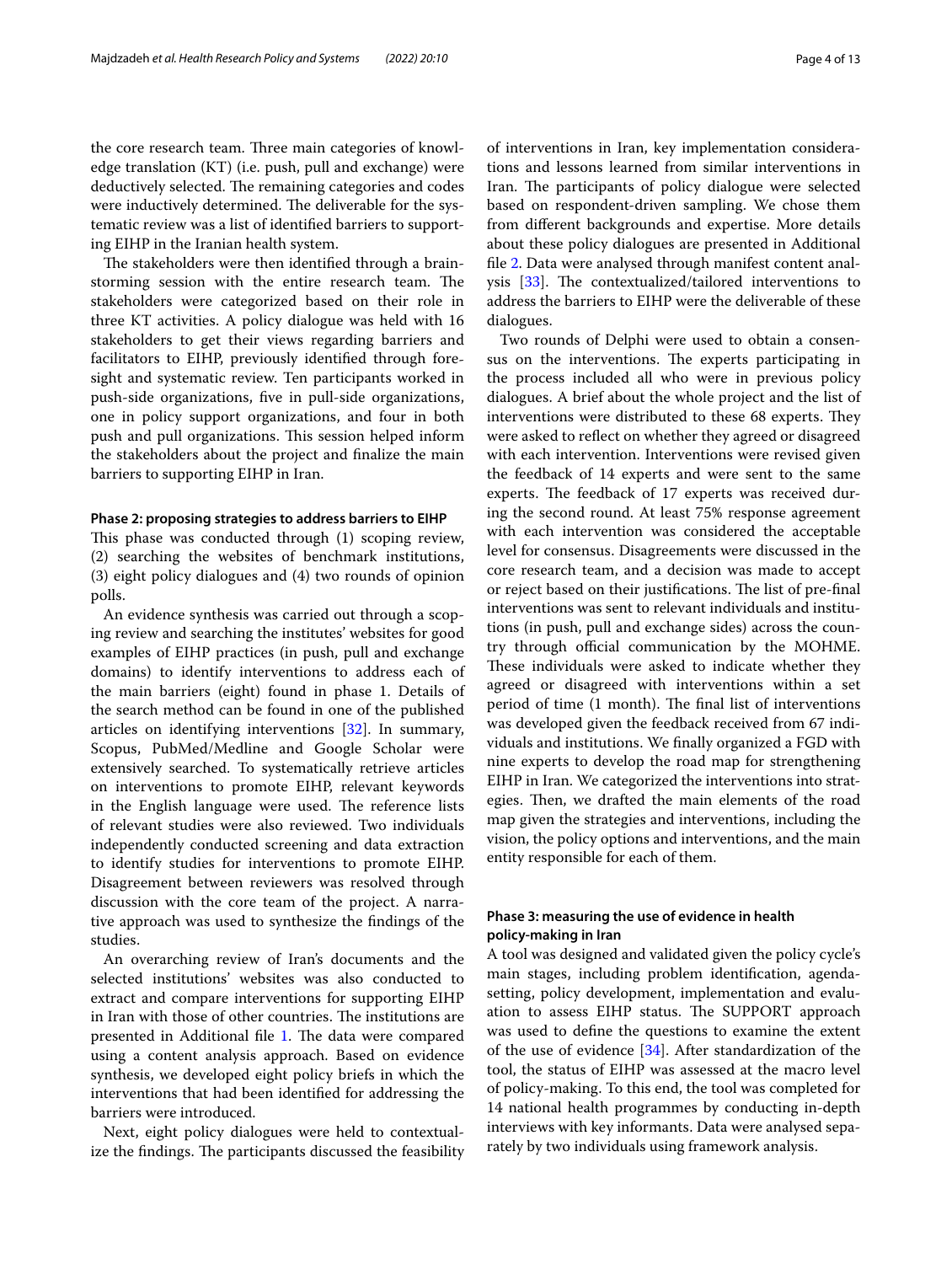## **Results**

#### **Phase 1: identifying barriers to EIHP in Iran**

We identifed 97 barriers to EIHP and categorized them into three groups, including 35 barriers on the push side, 41 barriers on the pull side and 21 barriers on the exchange side. In addition to the details of barriers published in a separate paper [[29](#page-11-18)], Table [1](#page-4-0) shows the main domains of barriers that were the basis for phase 2 of the project. The lack of or inappropriate enabling process in organizations involving producing and using evidence is one of the main barriers. For instance, the process of allocating research funds to health projects has not been well defned or well institutionalized, or the mechanism of data collection, analysis and sharing is not transparent. We also recognized that despite efforts to establish policy support organizations, several barriers to EIHP referred to the lack of well-structured policy support organizations. Additionally, insufficient abilities and skills and inadequate incentives to motivate researchers to undertake health policy and systems research (HPSR) and to encourage policy-makers to use them were identifed as signifcant barriers to EIHP.

#### **Phase 2: proposing strategies to address barriers to EIHP**

Table [2](#page-5-0) shows the list of 41 interventions identifed in phase 2 of the study, which was reduced to 32 interventions after individuals' and institutions' polling feedback. Twenty-four interventions were recognized through the scoping review and review of benchmark institutions, of which three were excluded from the fnal list of interventions. Nineteen additional interventions were extracted during policy dialogues, and eight of them were then excluded in the fnal result.

The final list was classified into four strategies: strengthening the education and training system (6 interventions), the incentive programmes (7 interventions) and the structure of policy support organizations (4 interventions), and enabling processes to support EIHP (15 interventions).

## **Phase 3: measuring the use of evidence in health policy‑making in Iran**

By using the tools designed in this study, the status of the use of evidence in health policy-making in Iran was examined in two parts: (i) programme development (including identifying and putting the problem on the agenda, recognizing possible solutions, selecting appropriate solutions and reviewing implementation considerations), and (ii) after the implementation of the programme (Table [3](#page-8-0)).

(i) Use of evidence during programme development: When developing policies, during the stage of identifying and putting the problems on the agenda, the policy-maker's experience has a leading role, prioritization is weak, and the function of civil society and the nongovernmental sector is minimal. In order to choose the appropriate solution to deal with health problems, one must frst identify the causes of the problem and the causes of its persistence. Only about one third of the programmes examined the causes of the problem before selecting the solutions. WHO's direct recommendations were the basis of half of the policies. In general, systematic review and the use of secondary data to identify solutions were forsaken. Also, before implementing the solution and revisions based on the pilot study, economic evaluations were done in a small number of programmes. Contextualization was not considered in 30% of programmes. The development of a monitoring and evaluation plan was neglected at the time of policy development.

(ii) Use of evidence after implementing programmes: It was found that some programmes, although they did not make extensive use of evidence in their development phase, have taken steps to improve the programme after its national scale-up. As shown in Table [3](#page-8-0), a small number of programmes had been monitored and evaluated systematically through a defned project.

<span id="page-4-0"></span>

| <b>Table 1</b> Main barriers identified to strengthening EIHP |  |
|---------------------------------------------------------------|--|
|---------------------------------------------------------------|--|

| <b>Dimension</b> | Item                                                                                                                                                                                                                                                        |
|------------------|-------------------------------------------------------------------------------------------------------------------------------------------------------------------------------------------------------------------------------------------------------------|
| Push side        | Insufficient skills to conduct HPSR<br>Lack of reward and incentive programmes for researchers to be involved in HPSR<br>Imperfect enabling processes to support producing HPSR                                                                             |
| Pull side        | Insufficient skills to use HPSR, asking for evidence, and lack of confidence in<br>research for responding to the questions<br>Lack of reward and incentive programmes of decision-makers to use HPSR<br>Imperfect enabling processes to support using HPSR |
| Exchange side    | Lack of well-structured policy support organization(s)<br>Imperfect enabling processes to translate HPSR and prepare it for decision-makers                                                                                                                 |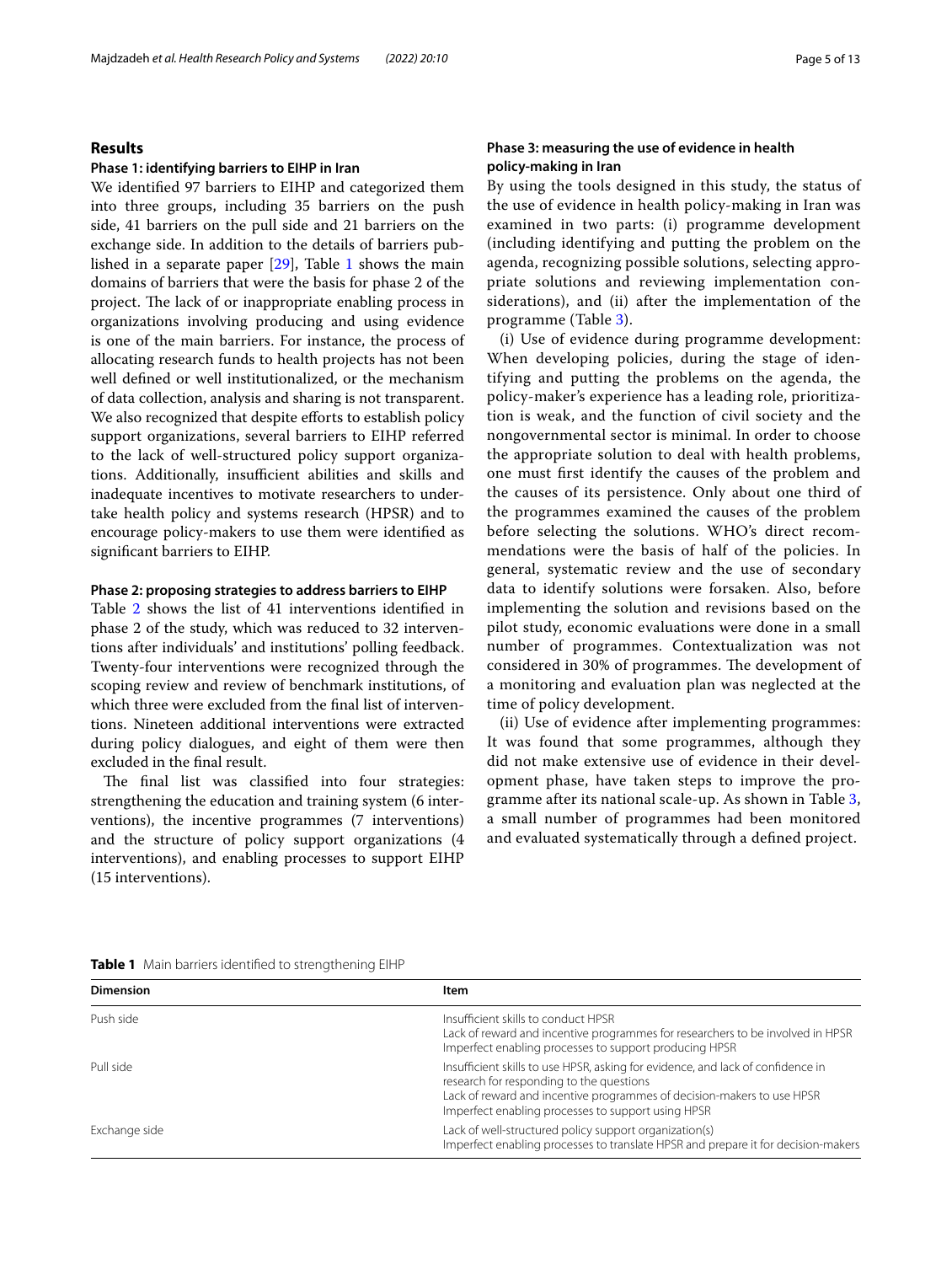## <span id="page-5-0"></span>**Table 2** Strategies identifed to strengthen EIHP

|                                                    |                                                                                                                                                                                                                                                                                   | Decision  |                                             | <b>Basis for decision</b> |                             |
|----------------------------------------------------|-----------------------------------------------------------------------------------------------------------------------------------------------------------------------------------------------------------------------------------------------------------------------------------|-----------|---------------------------------------------|---------------------------|-----------------------------|
| Strategy                                           | Intervention                                                                                                                                                                                                                                                                      |           | Included <sup>a</sup> Excluded <sup>b</sup> | <b>Review<sup>c</sup></b> | Expert opinion <sup>d</sup> |
| Strengthening the education and training<br>system | 1. Continuous needs assessment and evaluation<br>of the effectiveness of training courses related<br>to FIHP                                                                                                                                                                      | $\sqrt{}$ |                                             | $\sqrt{}$                 | $\sqrt{}$                   |
|                                                    | 2. Revising the content of curriculums and<br>workshops to increase knowledge and practice<br>of EIHP                                                                                                                                                                             | $\sqrt{}$ |                                             | $\sqrt{}$                 |                             |
|                                                    | 3. Reviewing the method of conducting intern-<br>ships and internships for students, skills develop-<br>ment workshops for faculty members and other<br>researchers, and holding study opportunities for<br>faculty members in policy-making organizations                        |           |                                             | $\sqrt{}$                 | $\sqrt{}$                   |
|                                                    | 4. Holding training courses on identifying,<br>evaluating, selecting and applying evidence for<br>health decision-makers, including staff, experts<br>and staff managers of the Ministry of Health and<br>partner organizations                                                   | $\sqrt{}$ |                                             | $\sqrt{}$                 | $\sqrt{}$                   |
|                                                    | 5. Holding short-term training courses in the<br>field of thinking styles, problem-solving and<br>principles of implementation science for<br>health decision-makers after appointment to<br>managerial jobs by combining practical training<br>methods, mentoring and fellowship | $\sqrt{}$ |                                             | $\sqrt{}$                 | $\sqrt{}$                   |
|                                                    | 6. Replacing individual learning with team learn- $\sqrt{}$<br>ing, including researchers and decision-makers<br>as the target group                                                                                                                                              |           |                                             |                           | $\sqrt{}$                   |
| Strengthening the incentives programmes            | 7. Revising the current compulsory criteria and<br>areas of academic promotion with emphasis<br>on measuring the impact of research on health<br>policy, systems and outcomes                                                                                                     | $\sqrt{}$ |                                             | $\sqrt{}$                 |                             |
|                                                    | 8. Developing appropriate reward and incen-<br>tive programmes for nonacademic member<br>researchers to persuade them to support EIHP                                                                                                                                             | $\sqrt{}$ |                                             |                           | $\sqrt{}$                   |
|                                                    | 9. Designing metrics to measure research<br>impact on policies or health to evaluate the<br>performance of research institutes and journals                                                                                                                                       | $\sqrt{}$ |                                             | $\sqrt{}$                 |                             |
|                                                    | 10. Revising the current policies of scientific<br>journals to promote HPSR                                                                                                                                                                                                       |           | $\sqrt{}$                                   | $\sqrt{}$                 |                             |
|                                                    | 11. Revising existing funding mechanisms to<br>support HPSR and KT initiatives                                                                                                                                                                                                    | $\sqrt{}$ |                                             |                           |                             |
|                                                    | 12. Presenting the KT plan when submitting a<br>research proposal as an obligatory prerequisite<br>to all those receiving grants                                                                                                                                                  | $\sqrt{}$ |                                             | $\sqrt{}$                 |                             |
|                                                    | 13. Encouraging and supporting different<br>mechanisms for increasing interactions between<br>policy-makers and researchers                                                                                                                                                       |           |                                             |                           |                             |
|                                                    | 14. Revising some administrative processes,<br>including managers and staff performance<br>evaluation; selection, appointment and change<br>in managers and reward mechanisms to add<br>output-based criteria for EIHP efforts                                                    | $\sqrt{}$ |                                             |                           |                             |
|                                                    | 15. Establishing an accreditation system for<br>health system managers                                                                                                                                                                                                            |           | $\sqrt{}$                                   |                           |                             |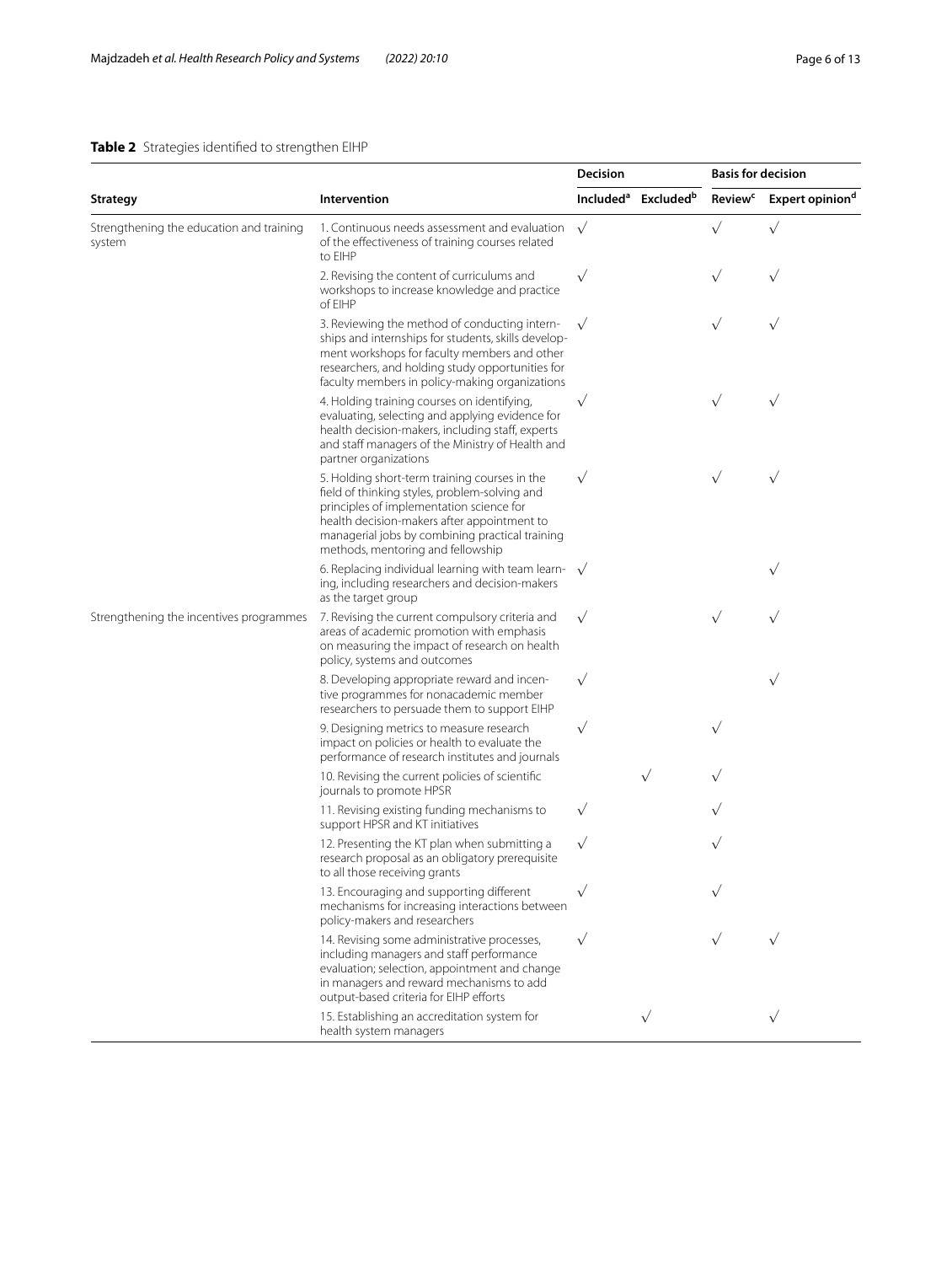## **Table 2** (continued)

|                                                 |                                                                                                                                                                                                                                                                                                                                                                                                                                                                                    | Decision     |                                             | <b>Basis for decision</b> |                             |
|-------------------------------------------------|------------------------------------------------------------------------------------------------------------------------------------------------------------------------------------------------------------------------------------------------------------------------------------------------------------------------------------------------------------------------------------------------------------------------------------------------------------------------------------|--------------|---------------------------------------------|---------------------------|-----------------------------|
| <b>Strategy</b>                                 | Intervention                                                                                                                                                                                                                                                                                                                                                                                                                                                                       |              | Included <sup>a</sup> Excluded <sup>b</sup> | <b>Review<sup>c</sup></b> | Expert opinion <sup>d</sup> |
| Strengthening policy support<br>organization(s) | 16. Capacity-building of research centres and<br>institutes in the field of health policy analysis<br>and evaluation                                                                                                                                                                                                                                                                                                                                                               | $\sqrt{}$    |                                             |                           | $\sqrt{}$                   |
|                                                 | 17. Strengthening the multidisciplinary<br>approach to forming research units (such as a<br>research centre or research institute) instead<br>of developing them in fields similar to the<br>academic disciplines                                                                                                                                                                                                                                                                  | $\sqrt{}$    |                                             |                           | $\sqrt{}$                   |
|                                                 | 18. Division of work and networking between<br>research institutes and higher education in the<br>field of health policy at the national level                                                                                                                                                                                                                                                                                                                                     |              |                                             |                           | $\sqrt{}$                   |
|                                                 | 19. Qualitative assessment of research perfor-<br>mance (institutes, universities, centres, etc.)                                                                                                                                                                                                                                                                                                                                                                                  |              | $\sqrt{}$                                   |                           |                             |
|                                                 | 20. Strengthening the role of exchange organi-<br>zations through reviewing the mission and<br>responsibilities, designing and implementing<br>merit selection and a meritocracy system for<br>managers and employees, active participation<br>of stakeholders in the composition of exchange<br>organization governance bodies, and using<br>existing capacities within and outside the<br>organization of policy-making organizations to<br>analyse and evaluate health policies | $\sqrt{}$    |                                             | $\sqrt{}$                 | $\sqrt{}$                   |
|                                                 | 21. Establishment of health policy analysis units<br>in policy-making organizations                                                                                                                                                                                                                                                                                                                                                                                                |              | $\sqrt{}$                                   |                           | $\sqrt{}$                   |
| Strengthening the enabling processes            | 22. Make transparent details of the decision-<br>making process about funding research projects                                                                                                                                                                                                                                                                                                                                                                                    | $\sqrt{}$    |                                             | $\sqrt{}$                 | $\sqrt{}$                   |
|                                                 | 23. Prepare, approve and communicate quide-<br>lines/protocols for conflict of interest                                                                                                                                                                                                                                                                                                                                                                                            | $\checkmark$ |                                             |                           | $\sqrt{}$                   |
|                                                 | 24. Optimize conducting HPSR by setting<br>research priorities and defining research ques-<br>tions based on the needs and active participa-<br>tion of all stakeholders (including the public)                                                                                                                                                                                                                                                                                    | $\sqrt{}$    |                                             | $\sqrt{}$                 | $\sqrt{}$                   |
|                                                 | 25. Strengthen the active participation of stake-<br>holders (including the public) in HPSR                                                                                                                                                                                                                                                                                                                                                                                        | $\sqrt{}$    |                                             | $\sqrt{}$                 | $\sqrt{}$                   |
|                                                 | 26. Improving the quality of HPSR                                                                                                                                                                                                                                                                                                                                                                                                                                                  | $\sqrt{}$    |                                             | $\sqrt{}$                 | $\sqrt{}$                   |
|                                                 | 27. Requiring the registration of research activi-<br>ties in the national system and anticipating the<br>processes to prevent parallel research activities                                                                                                                                                                                                                                                                                                                        | $\sqrt{}$    |                                             |                           |                             |
|                                                 | 28. Needs assessment of the required number<br>of researchers active in HPSR and reviewing<br>the method of attracting and retaining these<br>researchers                                                                                                                                                                                                                                                                                                                          | $\sqrt{}$    |                                             |                           | $\sqrt{}$                   |
|                                                 | 29. Obligation to attract research funding from<br>policy-making organizations to solve real health<br>problems in exchange for a share of researchers'<br>salaries                                                                                                                                                                                                                                                                                                                |              | $\sqrt{}$                                   |                           |                             |
|                                                 | 30. Preparation and implementation of<br>evidence-aware policy-making protocol at all<br>stages with an emphasis on transparency and<br>accountability                                                                                                                                                                                                                                                                                                                             | $\sqrt{}$    |                                             |                           |                             |
|                                                 | 31. Using the criterion of "evidence-based" in<br>prioritizing and allocating health resources                                                                                                                                                                                                                                                                                                                                                                                     | $\sqrt{}$    |                                             | $\sqrt{}$                 | $\sqrt{}$                   |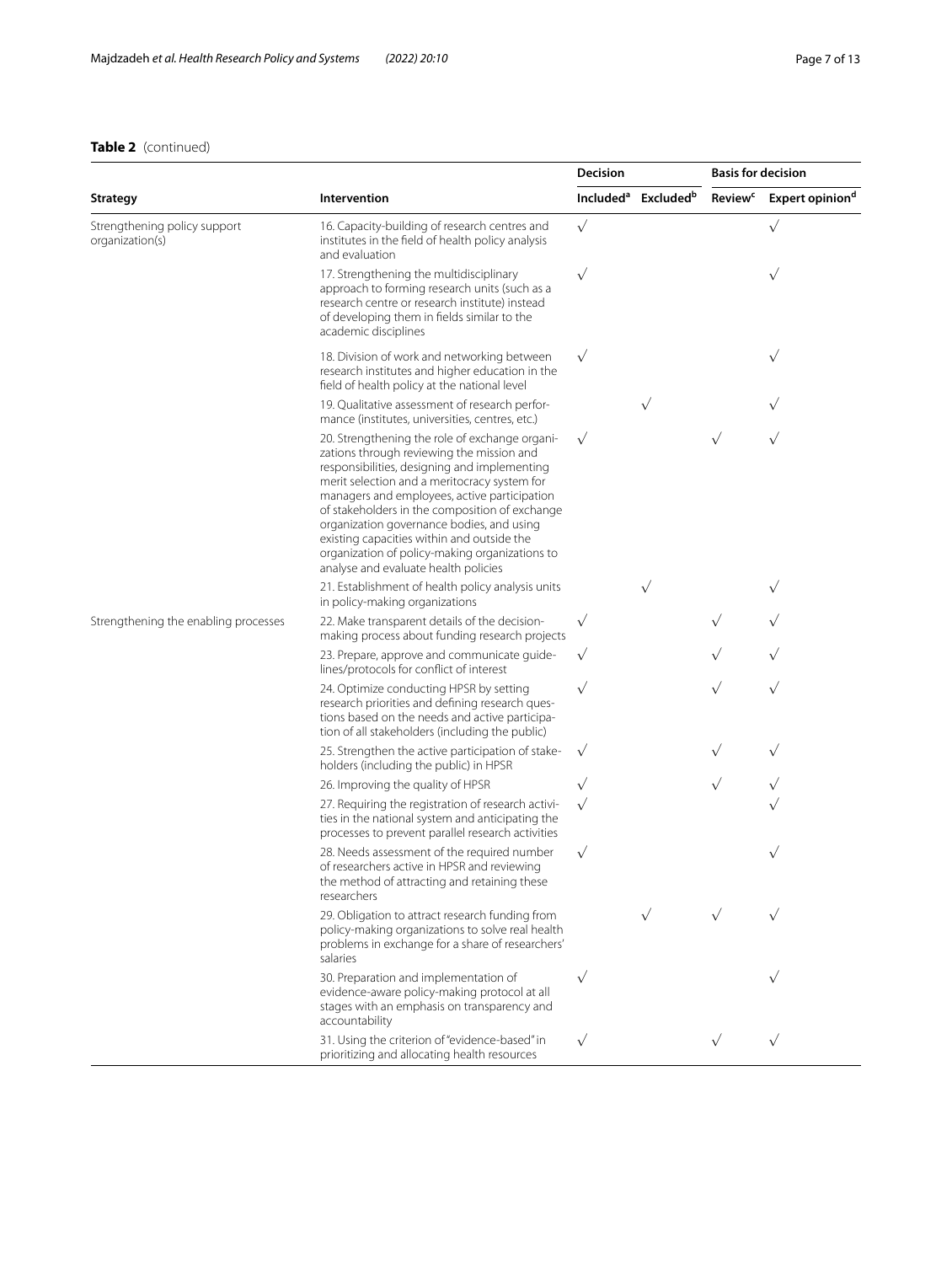#### **Table 2** (continued)

|          |                                                                                                                                                                                                                                                                                                                                                                         | Decision              |                       | <b>Basis for decision</b> |                             |
|----------|-------------------------------------------------------------------------------------------------------------------------------------------------------------------------------------------------------------------------------------------------------------------------------------------------------------------------------------------------------------------------|-----------------------|-----------------------|---------------------------|-----------------------------|
| Strategy | Intervention                                                                                                                                                                                                                                                                                                                                                            | Included <sup>a</sup> | Excluded <sup>b</sup> | <b>Review<sup>c</sup></b> | Expert opinion <sup>d</sup> |
|          | 32. Ensuring, empowering and having a<br>transparent process of stakeholder participation<br>(including people) in health policies                                                                                                                                                                                                                                      |                       | $\sqrt{}$             |                           | $\sqrt{}$                   |
|          | 33. Review the method of selection and<br>appointment of managers and experts in policy-<br>making organizations by adding the criteria of<br>having the knowledge and skills needed for<br>evidence-based decision-making                                                                                                                                              | $\sqrt{}$             |                       |                           | $\sqrt{}$                   |
|          | 34. Prepare, approve and communicate guide-<br>lines/protocols for conflict of interest manage-<br>ment for health system decision-makers and<br>policy-makers                                                                                                                                                                                                          |                       | $\sqrt{}$             |                           | $\sqrt{}$                   |
|          | 35. Establish a comprehensive system of moni-<br>toring and evaluation                                                                                                                                                                                                                                                                                                  | $\sqrt{}$             |                       | $\sqrt{}$                 |                             |
|          | 36. Clarification of information on full ordering<br>details; the appointment of an organization/<br>researcher producing evidence and contracts                                                                                                                                                                                                                        |                       |                       |                           |                             |
|          | 37. Develop and implement instructions for the<br>process of ordering and concluding research<br>contracts, monitoring and data exchange                                                                                                                                                                                                                                |                       |                       |                           |                             |
|          | 38. Modify the health information system so that $\sqrt{}$<br>the type of data collected is appropriate for the<br>needs of policy-makers, has acceptable quality<br>and transparency in the process of ownership,<br>production and sharing of data, complies with<br>confidentiality principles, and avoidance of<br>duplicate data collection is quaranteed          |                       |                       | $\sqrt{}$                 | $\sqrt{}$                   |
|          | 39. Integration of decision-making units (at<br>the stage of proposing new structures and<br>formulating processes) within the policy-making<br>organization                                                                                                                                                                                                            | $\sqrt{}$             |                       |                           | $\sqrt{}$                   |
|          | 40. Improve the interaction of ministries and<br>organizations regarding health sector interven-<br>tions (e.g. in the High Council for Health and<br>Food Security) to clarify responsibilities, require<br>all organizations to provide evidence for<br>programmes, develop a joint action plan and<br>evaluate the performance of each outcome-<br>based stakeholder | $\sqrt{}$             |                       |                           | $\checkmark$                |
|          | 41. Providing funds/grants to produce evidence<br>in the long-term health planning of the country                                                                                                                                                                                                                                                                       | $\sqrt{ }$            |                       | $\sqrt{}$                 |                             |

<sup>a</sup> Interventions included in the final road map.

<sup>b</sup> Interventions proposed during the review of evidence or policy dialogue that were not included after two rounds of broad opinion polls and were excluded from the final road map.

<sup>c</sup> Interventions listed from the review of the literature or those among practices of benchmark institutions.

<sup>d</sup> Interventions proposed during policy dialogues.

## **Discussion**

We developed a national road map for strengthening EIHP by providing interventions to address the barriers to institutionalizing EIHP in Iran. We also sought to assess the current status of the use of evidence in health policy-making.

The assessment of EIHP showed that the use of evidence in each stage of the policy cycle is not optimal. The root causes of the problems are not examined systematically; problem clarifcation, which is the frst step for selecting appropriate solutions, is overlooked. When choosing and implementing solutions, the most crucial steps, including using policy-makers and stakeholders' views and experiences, synthesis of evidence, economic evaluations and pilot study, are not adequately considered. The policy-makers and managers do not take advantage of using evidence during the implementation and evaluation of interventions. The findings also showed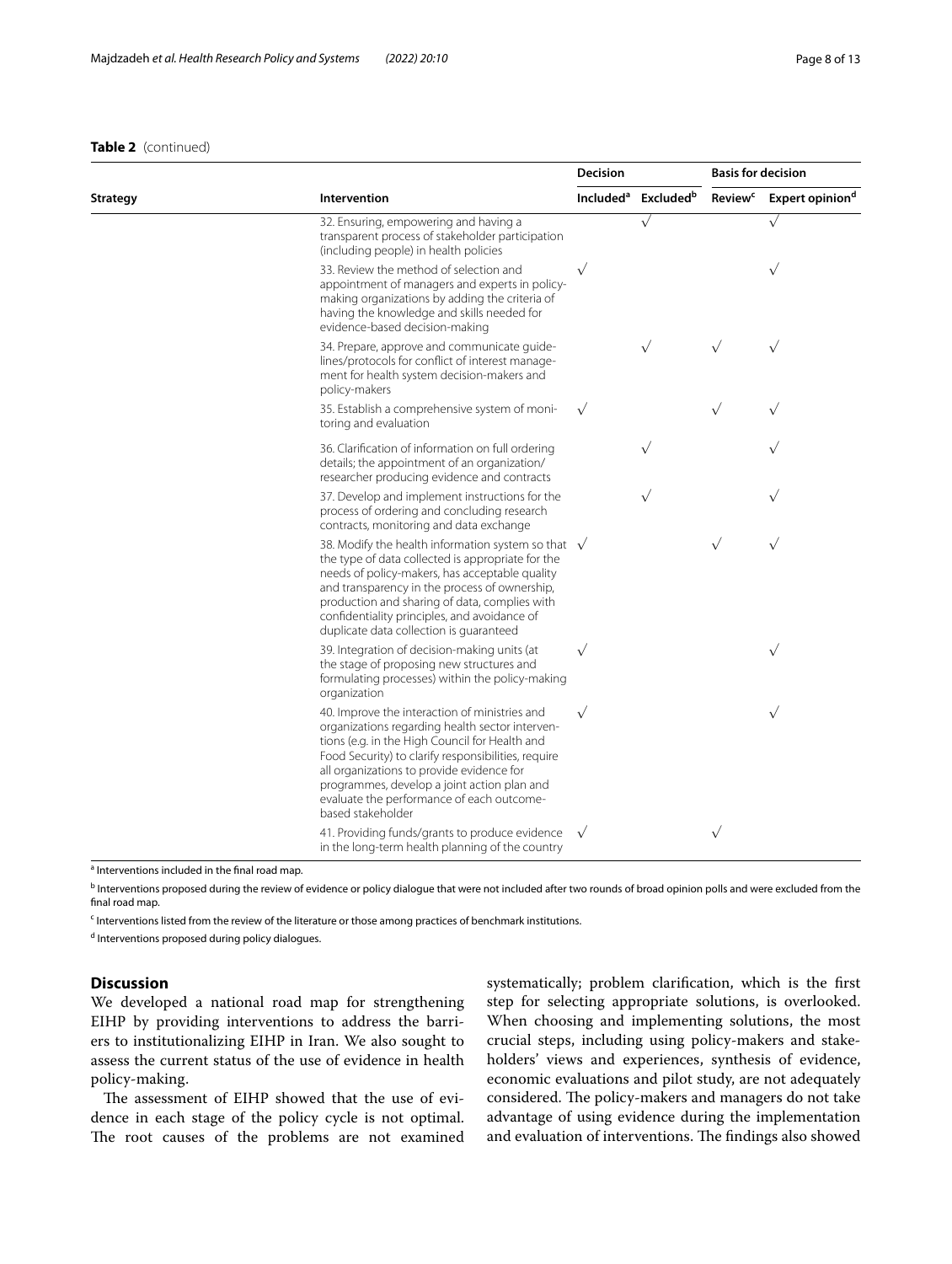<span id="page-8-0"></span>

|  |  |  |  |  |  | Table 3 The status of use of evidence in health policy-making in Iran |
|--|--|--|--|--|--|-----------------------------------------------------------------------|
|--|--|--|--|--|--|-----------------------------------------------------------------------|

| Identifying the problem                                                                                                                                                                                    | Putting on the agenda: In two of 14 programmes, the problem is raised<br>through the media (as a reflection of the demands of the people)<br>Reviewing the causes: The causes of the problem were investigated in one<br>third of the programmes by using a specific study                                                                                                                                                                                                                                                                                                                                                                                                                                              |
|------------------------------------------------------------------------------------------------------------------------------------------------------------------------------------------------------------|-------------------------------------------------------------------------------------------------------------------------------------------------------------------------------------------------------------------------------------------------------------------------------------------------------------------------------------------------------------------------------------------------------------------------------------------------------------------------------------------------------------------------------------------------------------------------------------------------------------------------------------------------------------------------------------------------------------------------|
| Recognizing solutions                                                                                                                                                                                      | A range of actions were taken from 14 programmes:<br>- Preliminary study to evaluate effectiveness, economic evaluation, search-<br>ing resources, and application of WHO recommendations and expert<br>opinion: 1<br>- Study of economic evaluation and expert opinion: 1<br>- Search for resources and application of WHO recommendations: 1<br>- Application of WHO recommendations: 5<br>- Search for resources and opinions of experts: 3                                                                                                                                                                                                                                                                          |
| Contextualizing solutions                                                                                                                                                                                  | Identify the required change scope: In one-third of the cases, a specific<br>study was conducted for adaptation to local conditions. In one-third of<br>the programmes, either the opinion of experts or policy-makers' previous<br>experiences was used<br>Identify the limits of change: Took place in 1/12th of the programmes to<br>identify the permissible limits of change for localization<br>Budget impact estimation: About one-sixth of the cost estimates were<br>performed at the time of programme design<br>Pilot and modification based on it: Done in one-fifth of the programmes<br>Stakeholders' opinion: Half of the programmes used the opinions of stake-<br>holders (except programme designers) |
| Implementation solutions                                                                                                                                                                                   | The study of the obstacles and facilitators of implementing the solution<br>was done in four of the 14 programmes at the time of design and in two of<br>the 14 programmes at the time of programme implementation                                                                                                                                                                                                                                                                                                                                                                                                                                                                                                      |
| None of the programmes at the time of design had prepared a com-<br>prehensive protocol for monitoring and evaluation. In nine of the 14<br>programmes, this was done after the programme's implementation | Monitoring implementation and evaluating impacts                                                                                                                                                                                                                                                                                                                                                                                                                                                                                                                                                                                                                                                                        |

that the WHO recommendations play a signifcant role in selecting and implementing solutions. Because of the substantial power of policy-makers and managers in shaping policies, criteria for choosing them, professional development and improving their competencies in evidence-informed decision-making must be considered priority actions.

Even though phase 3 of the study was carried out simultaneously with the other two phases, it was impossible to use its results to identify the barriers. Still, in addition to our intention to obtain data on the current status of EIHP, this can be triangulated with the barriers identifed in phase 1. The results of phase 3 showed that the EIHP is not well used in the policy-making and implementation process, and phase 1 showed that this is due to the lack of necessary skills among policy-makers and researchers. Researchers can be promoted based only on the number of articles published, and making health system changes is not adequately valued in their promotion criteria. Policy-makers are not encouraged to use evidence, either by considering the support of evidence as a criterion in accepting a programme or by including the use of evidence in their performance assessment.

The relation between phases  $1$  and  $2$  of the study is also well established. The weaknesses of researchers' and policy makers' abilities and skills identifed as barriers in phase 1 are covered in the frst strategy and subsequent interventions in phase [2](#page-5-0) (Table 2, numbers 1 to 6, under the category "strengthening education and training system"). The issues raised as inadequate incentives are addressed in the second set of strategic interventions (numbers 7 to 15), strengthening the incentive programmes. The lack of well-structured policy support organizations created the third strategy and related interventions (16 to 21). Lastly, the barriers to the processes were addressed in interventions 22 to 41 under the "strengthening enabling processes" strategy.

#### **Strengths and weaknesses**

This study's strength is its methodology in reviewing the evidence and best practices to tailor an appropriate solution for strengthening EIHP through a deliberative approach with stakeholder participation. The majority of national-level road maps are created using expert views. However, this study sought to walk through the logical evolution of identifying challenges and then developing interventions. As a result, the proposed road map is specifcally based on Iran's present problems. Another advantage of this study is that it reviewed successful international organizations and their experiences, which are not necessarily present in peer-reviewed publications. Moreover, numerous rounds of discussions and reviews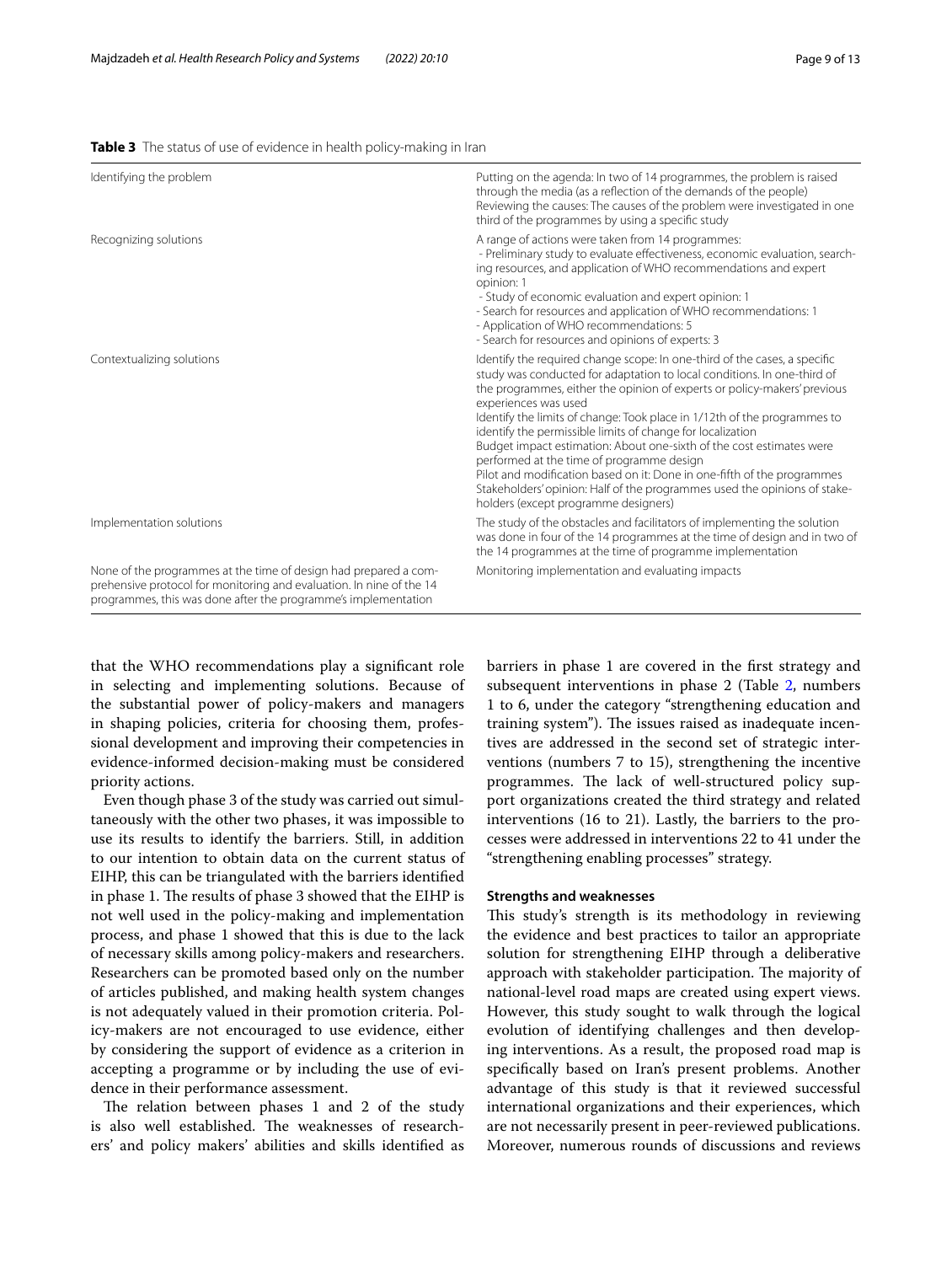were held to adopt the interventions for Iran, review their strengths and weaknesses, and employ a systemic view of their efects.

The main weakness of this study is the scarcity of evidence in this area. As mentioned earlier, there is very little research evidence available, and it cannot be argued that a high level of evidence supports the recommendations. Many experiences in Iran have overlooked assessing the efect of interventions, and so the research team had to use implementation evidence from other countries, if available. Of course, there are limitations in generalizing the results from other countries to Iran. The views of experts and stakeholders were used to overcome this issue. Although this was the only possible solution, it is not necessarily correct. Finally, while the road map was developed based on the Iranian context, it can be a good source of information for other countries facing similar challenges.

#### **Findings in relation to other studies**

The barriers to EIHP identified in our study differ somewhat from those reported by other scholars, showing that although some of them are common in all countries, some are context-specifc [\[13](#page-11-24), [14](#page-11-25), [35](#page-11-26)]. Since the integration of medical education into health service delivery in Iran, both systems have been governed by the MOHME [[36\]](#page-11-27). Despite the platform provided by this integration of education and research with health services [[36,](#page-11-27) [37](#page-11-28)], this mutual platform is not appropriately used. It shows that the research funding bodies can play an essential role in enhancing the EIHP in a situation like Iran [[38\]](#page-11-29). Moreover, most of these challenges are wicked problems and have a complex causal network. It is inevitable that a systems approach is needed for dealing with them [\[39](#page-11-30)].

## **Implications for policy and practice**

The findings in Table  $2$  also proposed a number of interventions, categorized into strengthening education and training systems, incentive programmes, policy support organizations, and enabling processes to support EIHP. The intervention for strengthening education and training systems ranges from needs assessment to increasing skills at various professional stages. Given the specialization of roles and the signifcance of collective synergy in decision-making, capacity-building should be teamoriented. Both evidence producers and users should have the necessary skills to play their collaborative roles in a team. The interventions of the incentive programmes showed the need to shift from merely encouraging article publication to evidence utilization. The interventions to support policy support organizations emphasize optimal utilization of existing research centres' capacities, coordination and division of tasks among organizations, and ofering roles in exchange organizations to reinforce ties between evidence producers and users. The interventions to strengthen enabling processes, which have the highest number of interventions proposed in the road map, mainly focus on transparency, accountability and stakeholder participation in both sides of health research and health systems. Further progress in the use of evidence requires fundamental modifcations to institutionalize good governance in the health research system and the health system [\[20](#page-11-10), [24](#page-11-31), [25\]](#page-11-14).

To implement the identifed interventions, we need to start from governance, as suggested in the previous studies  $[25]$  $[25]$ . The interventions required to reform governance depend on the structure of the health system and its ties with the health research system, whether they have separate governance or joint governance. In this regard, the role of funding organizations is becoming more prominent and fundamental  $[40]$  $[40]$ . The governance of the health research system by the MOHME has advantages and disadvantages [[5\]](#page-11-2). Although in an integrated structure, coordination between various sections of the MOHME with the research authorities is structurally easier [\[41](#page-12-1)], without coordinated processes this advantage cannot not be realized. The procedures should be regulated so that cooperation and accountability between diferent administrative bodies are clearly defned. As proposed by previous studies, establishing mechanisms for more transparency and accountability, and public engagement is essential to improving the governance arrangements and performing more efectively [\[20](#page-11-10), [24\]](#page-11-31).

It is worth noting that our study was conducted before the COVID-19 pandemic. The world and Iran amid COVID-19 have experienced new conditions and learned important lessons that must be considered in health research systems and in defning interventions. First, we understand that countries and health systems were fragile in response to the COVID-19 pandemic. They could not withstand the shock caused by the pandemic. Second, the health research systems became accountable more than ever for timely evidence to deal with the pandemic. Never have society and decision-makers been so thirsty for research evidence [\[42](#page-12-2)]. Examples of questions that research systems needed to urgently address were related to vaccines, medicines efective for treating COVID-19 and effective preventive measures. The experience of COVID-19 suggests that an important consideration in designing research systems is their responsiveness in times of crisis. We need a resilient research system that can be accountable during crises  $[43]$  $[43]$ . These should be addressed in addition to the suggested interventions in the road map. It appears that the health research system should be considered as a common good for health [\[44](#page-12-4)], and investment in a resilient health research system must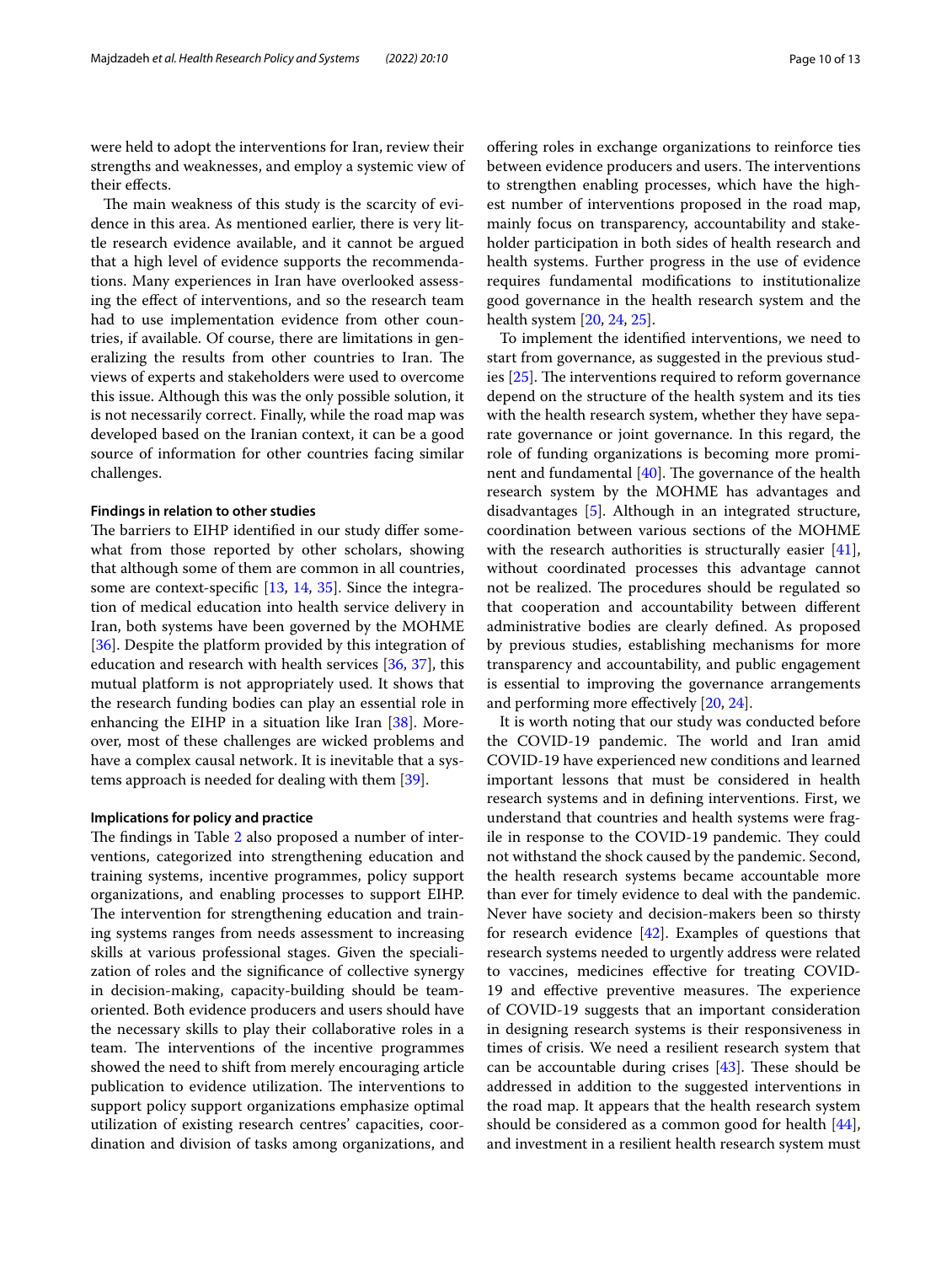be viewed as step zero of building an accountable system [[45\]](#page-12-5). This way of thinking is new to health research system design and emerged after dealing with the COVID-19 pandemic.

The destiny of the proposed road map would not be different from the 14 health programmes reviewed in phase 3 as study subjects. The authors of this article have made every efort to use local and global evidence to fnd the best solutions to strengthen EIHP in Iran and to aggregate them systematically. But the details of the implementation plan for the road map are crucial and are needed. An action plan and resources are required for each of the 32 interventions listed in Table [2.](#page-5-0) Strong governance is a prerequisite; transparency is necessary, and the road map and its executives must be accountable. As the frst step, the road map needs to be legitimized, approved and endorsed by the MOHME and other stakeholders.

#### **Implications for future research**

It is worth noting that about 65% of these interventions proposed in the road map were obtained based on the scoping review and best practices worldwide. This highlights the current scant evidence on effective interventions to strengthen EIHP. The effectiveness of these interventions was judged mainly based on stakeholder views or from institutions reviewed as having successful examples. Therefore, what is recommended in this study and is available globally for enhancing EIHP sufers from a lack of rigorous evidence, revealing the current knowledge gap about the efectiveness of interventions for improving EIHP.

### **Conclusion**

Various initiatives are being launched at the global and regional levels to enhance EIHP. But to implement them in each country, a road map must be developed, given the context and resources. The road map developed in this study provides a practical framework for charting the country's path towards strengthening EIHP, taking into account the global recommendations and the context. Therefore, it is recommended that an operational plan be prepared for each intervention included in the road map, and then the resources required for its implementation should be estimated. However, the road map must frst be approved as a comprehensive plan for enhancing EIHP and then communicated to the related organizational sectors (e.g. MOHME) for implementation.

#### **Abbreviations**

EIHP: Evidence-informed health policy-making; FGD: Focus group discussion; MOHME: Ministry of Health and Medical Education; STEEP: Social,

technological, economic, ecological and political; SDGs: Sustainable Development Goals; UHC: Universal health coverage.

#### **Supplementary Information**

The online version contains supplementary material available at [https://doi.](https://doi.org/10.1186/s12961-021-00803-0) [org/10.1186/s12961-021-00803-0](https://doi.org/10.1186/s12961-021-00803-0).

<span id="page-10-1"></span><span id="page-10-0"></span>**Additional fle 1.** The list of selected institutions have been reviewed.

**Additional fle 2.** Details of policy dialogues have been conducted to contextualize the intervention.

#### **Acknowledgements**

The authors are thankful for constructive feedback and comments from Drs Bita Mesgrour, Maryam Rahbari and Hossein Salaraianzadeh.

#### **Authors' contributions**

RM, HSS and BY contributed to the conception and design, acquisition, analysis and interpretation of data. LD, EE, M MA and NM contributed to the design, collection of data and interpretation of the sub-projects. JL incorporated data into the proposal and provided inputs in the progress reports of the project. SM, FM and M MO contributed to design and data of sub-projects. PA, MA, NR and NN contributed to the collection of data and interpretation of the sub-projects. SG, AH RK, AM, AP, JR and RT supported data collection and gave insightful comments on the work. All authors read and approved the fnal manuscript.

#### **Funding**

This study was performed with the financial support of the Iran National Institute for Medical Research Development (NIMAD) and the Deputy of Research and Technology (called one percent of Article 57 of 2nd addendum Act), Iran Ministry of Health and Medical Education. The funding bodies had no role in the design of the study, the collection, analysis or interpretation of data, or in writing the manuscript.

#### **Availability of data and materials**

All data generated or analysed during this study are included in this published article and its additional fles.

#### **Declarations**

#### **Ethics approval and consent to participate**

The ethics committee of the National Institute for Medical Research Development (IR.NIMAD.REC.1397.476) and Tehran University of Medical Sciences (IR. TUMS.VCR.REC.96.02.159.35954) approved the study. We obtained verbal informed consent from the study participants and ensured their anonymity.

#### **Consent for publication**

Not applicable.

#### **Competing interests**

The authors declare that they have no competing interests.

#### **Author details**

<sup>1</sup> Community Based Participatory Research Center, Knowledge Utilization Research Center, Tehran University of Medical Sciences, Tehran, Iran. 2 <sup>2</sup> Knowledge Utilization Research Center, University Research and Development Center, Tehran University of Medical Sciences, Tehran, Iran. <sup>3</sup> Knowledge Utilization Research Center, Tehran University of Medical Sciences, Tehran, Iran. <sup>4</sup> Department of Health Policy and Management, School of Management and Medical Informatics, Tabriz University of Medical Sciences, Tabriz, Iran.<sup>5</sup> National Institute of Health Research, Tehran University of Medical Sciences, Tehran, Iran. <sup>6</sup>Nursing Care Research Center, Iran University of Medical Sciences, Tehran, Iran.<sup>7</sup> Endocrinology and Metabolism Research Center, Endocrinology and Metabolism Clinical Sciences Institute, Tehran University of Medical Sciences, Tehran, Iran. <sup>8</sup> McMaster Health Forum and Department of Health Research Methods, Evidence and Impact, McMaster University, Hamilton, Canada. <sup>9</sup> Africa Centre for Evidence, University of Johannesburg,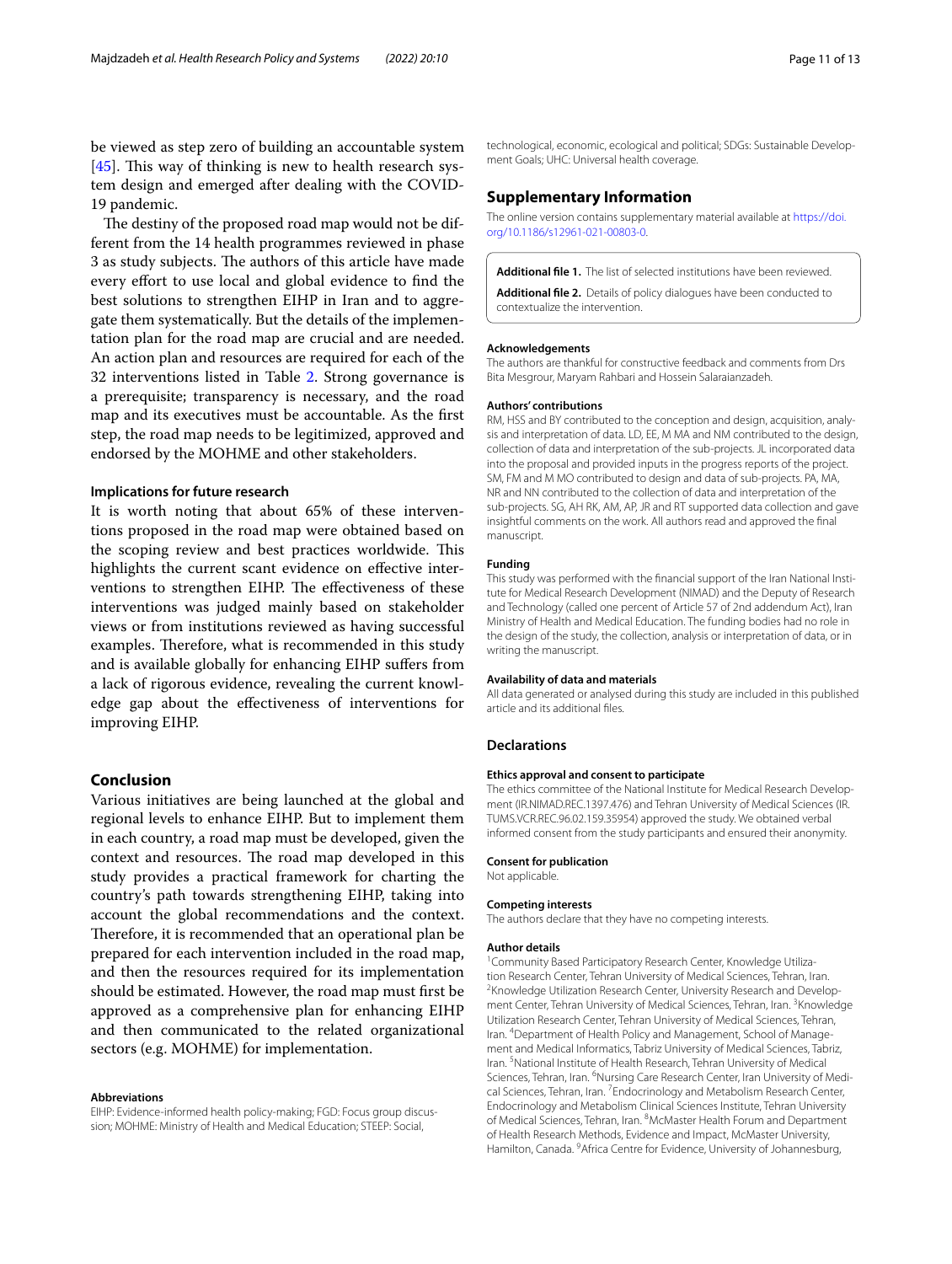Johannesburg, South Africa. <sup>10</sup>School of Medicine, Tehran University of Medical Sciences, Tehran, Iran. <sup>11</sup>International Campus, School of Public Health, Health Economics and Management Department, Tehran University of Medical Sciences, Tehran, Iran. <sup>12</sup>Trusted Organization for Research and Development, Kabul, Afghanistan. <sup>13</sup>Medical Education Research Center, Health Management and Safety Promotion Research Institute, Tabriz University of Medical Sciences, Tabriz, Iran. <sup>14</sup>HIV/STI Surveillance Research Center and WHO Collaborating Center for HIV Surveillance, Institute for Future Studies in Health, Kerman University of Medical Sciences, Kerman, Iran. <sup>15</sup>School of Public Health, Health Information Management Research Center, Tehran University of Medical Sciences, Tehran, Iran. <sup>16</sup>Department of Medical Entomology and Vector Control, School of Public Health, Tehran University of Medical Sciences, Tehran, Iran. 17Department of Treatment and Social Support, IRAN Drug Control Headquarter, Tehran, Iran.

## Received: 27 January 2021 Accepted: 3 December 2021<br>Published online: 15 January 2022

#### **References**

- <span id="page-11-0"></span>1. [https://www.un.org/pga/73/wp-content/uploads/sites/53/2019/07/](https://www.un.org/pga/73/wp-content/uploads/sites/53/2019/07/FINAL-draft-UHC-Political-Declaration.pdf) [FINAL-draft-UHC-Political-Declaration.pdf](https://www.un.org/pga/73/wp-content/uploads/sites/53/2019/07/FINAL-draft-UHC-Political-Declaration.pdf).
- <span id="page-11-1"></span>2. Langlois EV, Straus SE, Antony J, King VJ, Tricco AC. Using rapid reviews to strengthen health policy and systems and progress towards universal health coverage. BMJ Glob Health. 2019. [https://doi.org/10.1136/](https://doi.org/10.1136/bmjgh-2018-001178) [bmjgh-2018-001178.](https://doi.org/10.1136/bmjgh-2018-001178)
- 3. Rashidian A, Mandil A, Mahjour J. Improving evidence informed policymaking for health in the Eastern Mediterranean Region. East Mediterr Health J. 2017;23(12):793–4.
- 4. Turner T, El-Jardali F. Building a bright, evidence-informed future: a conversation starter from the incoming editors. Health Res Policy Syst. 2017. <https://doi.org/10.1186/s12961-017-0257-x>.
- <span id="page-11-2"></span>5. Hanney SR, Kanya L, Pokhrel S, Jones TH, Boaz A. How to strengthen a health research system: WHO's review, whose literature and who is providing leadership? Health Res Policy Syst. 2020;18(1):1–12.
- <span id="page-11-3"></span>6. Framework for action to improve national institutional capacity for the use of evidence in health policy-making in the Eastern Mediterranean Region 2020–2024. [http://www.emrowhoint/health-topics/health-infor](http://www.emrowhoint/health-topics/health-information-systems/framework-for-action-to-improve-national-institutional-capacity-for-the-use-of-evidence-in-health-policy-making-in-the-region.html) [mation-systems/framework-for-action-to-improve-national-institutional](http://www.emrowhoint/health-topics/health-information-systems/framework-for-action-to-improve-national-institutional-capacity-for-the-use-of-evidence-in-health-policy-making-in-the-region.html) [capacity-for-the-use-of-evidence-in-health-policy-making-in-the-region.](http://www.emrowhoint/health-topics/health-information-systems/framework-for-action-to-improve-national-institutional-capacity-for-the-use-of-evidence-in-health-policy-making-in-the-region.html) [html.](http://www.emrowhoint/health-topics/health-information-systems/framework-for-action-to-improve-national-institutional-capacity-for-the-use-of-evidence-in-health-policy-making-in-the-region.html)
- 7. van de Goor I, Hämäläinen R-M, Syed A, Lau CJ, Sandu P, Spitters H, et al. Determinants of evidence use in public health policy making: results from a study across six EU countries. Health Policy. 2017;121(3):273–81.
- 8. Organization WH. Summary report on the expert consultation on fostering institutional and structural capacity for evidence-based health policymaking, Cairo, Egypt 29-30 November 2017. World Health Organization. Regional Office for the Eastern Mediterranean; 2019.
- 9. Scarlett J, Forsberg BC, Biermann O, Kuchenmüller T, El-Khatib Z. Indicators to evaluate organisational knowledge brokers: a scoping review. Health Res Policy Syst. 2020;18(1):1–13.
- <span id="page-11-4"></span>10. Organization WH. EVIPNet in action: 10 years, 10 stories. World Health Organization; 2016.
- <span id="page-11-5"></span>11. Akhlaq A, McKinstry B, Muhammad KB, Sheikh A. Barriers and facilitators to health information exchange in low-and middle-income country settings: a systematic review. Health Policy Plan. 2016;31(9):1310–25.
- 12. Uzochukwu B, Onwujekwe O, Mbachu C, Okwuosa C, Etiaba E, Nyström ME, et al. The challenge of bridging the gap between researchers and policy makers: experiences of a Health Policy Research Group in engaging policy makers to support evidence informed policy making in Nigeria. Glob Health. 2016;12(1):67.
- <span id="page-11-24"></span>13. Tricco AC, Cardoso R, Thomas SM, Motiwala S, Sullivan S, Kealey MR, et al. Barriers and facilitators to uptake of systematic reviews by policy makers and health care managers: a scoping review. Implement Sci. 2015;11(1):4.
- <span id="page-11-25"></span>14. Oliver K, Innvar S, Lorenc T, Woodman J, Thomas J. A systematic review of barriers to and facilitators of the use of evidence by policymakers. BMC Health Serv Res. 2014;14(1):2.
- <span id="page-11-6"></span>15. O'Malley AS, Collins A, Contreary K, Rich EC. Barriers to and facilitators of evidence-based decision making at the point of care: implications

for delivery systems, payers, and policy makers. MDM Policy Pract. 2016;1(1):2381468316660375.

- <span id="page-11-7"></span>16. Larijani B, Delavari A, Damari B, Vosoogh Moghadam A, Majdzadeh R. Health policy making system in the Islamic Republic of Iran: Review an Experience. Iran J Public Health. 1;38(Supple 1):1–3.
- 17. Majdzadeh R, Nedjat S, Fotouhi A, Malekafzali H. Iran's approach to knowledge translation. Iran J Public Health. 2009;38(Suppl 1):58–62.
- <span id="page-11-8"></span>18. Baradaran-Seyed Z, Majdzadeh R. Evidence-based health care, past deeds at a glance, challenges and the future prospects in iran. Iran J Public Health. 2012;41(12):1–7.
- <span id="page-11-9"></span>19. Imani-Nasab MH, Seyedin H, Majdzadeh R, Yazdizadeh B, Salehi M. Development of evidence-based health policy documents in developing countries: a case of Iran. Glob J Health Sci. 2014;6(3):27.
- <span id="page-11-10"></span>20. Sajadi HS, Majdzadeh R. From primary health care to universal health coverage in the Islamic Republic of Iran: a journey of four decades. Arch Iran Med. 2019;22(5):262–8.
- <span id="page-11-11"></span>21. Badakhshan A, Arab M, Rashidian A, Mehrdad N, Zendehdel K. Prioritysetting in health research in Iran: a qualitative study on barriers and facilitators. Health Res Policy Syst. 2018;16(1):57.
- <span id="page-11-12"></span>22. Nedjat S, Gholami J, Yazdizadeh B, Nedjat S, Maleki K, Majdzadeh R. Research's practice and barriers of knowledge translation in Iran. Iran J Public Health. 2014;43(7):968.
- <span id="page-11-13"></span>23. Mosadeghrad AM, Rahimi-Tabar P. Health system governance in Iran: a comparative study. Razi J Med Sci. 2019;26(9):10–28.
- <span id="page-11-31"></span>24. Sajadi HS, Ehsani-Chimeh E, Majdzadeh R. Universal health coverage in Iran: where we stand and how we can move forward. Med J Islam Repub Iran. 2019;33:9.
- <span id="page-11-14"></span>25. Majdzadeh R, Yazdizadeh B, Nedjat S, Gholami J, Ahghari S. Strengthening evidence-based decision-making: is it possible without improving health system stewardship? Health Policy Plan. 2012;27(6):499–504.
- <span id="page-11-15"></span>26. Mansoori P. Evolution of Iran's health research system over the past 50 years: a narrative review. J Glob Health. 2018. [https://doi.org/10.7189/](https://doi.org/10.7189/jogh.08.020703) [jogh.08.020703](https://doi.org/10.7189/jogh.08.020703).
- <span id="page-11-16"></span>27. Pang T, Sadana R, Hanney S, Bhutta ZA, Hyder AA, Simon J. Knowledge for better health: a conceptual framework and foundation for health research systems. Bull World Health Organ. 2003;81:815–20.
- <span id="page-11-17"></span>28. Sajadi HS, Majdzadeh R, Yazdizadeh B, Mohtasham F, Mohseni M, Doshmangir L, et al. A roadmap for strengthening evidence-informed health policy-making in Iran: protocol for a research programme. Health Res Policy Syst. 2019;17(1):50.
- <span id="page-11-18"></span>29. Yazdizadeh B, Sajadi H, Mohtasham F, Mohseni M, Majdzadeh R. Systematic review and policy dialogue to determine challenges in evidenceinformed health policy-making: fndings of the SASHA study. Health Res Policy Syst. 2021;19:73. [https://doi.org/10.1186/s12961-021-00717-x.](https://doi.org/10.1186/s12961-021-00717-x)
- <span id="page-11-19"></span>30. Culyer AJ, Lomas J. Deliberative processes and evidence-informed decision making in healthcare: do they work and how might we know? Evid Policy J Res Debate Pract. 2006;2(3):357–71.
- <span id="page-11-20"></span>31. Miles I. Foresight Methodologies. 1st ed. United Nations Industrial Development Organization; Vienna. Background analysis: trend extrapolation; analysis of framework; megatrend analysis; 2004. pp. 1–5.
- <span id="page-11-21"></span>32. Sajadi HS, Majdzadeh R, Ehsani-Chimeh E, et al. Policy options to increase motivation for improving evidence-informed health policy-making in Iran. Health Res Policy Syst. 2021;19(1):91.
- <span id="page-11-22"></span>33. Bengtsson M. How to plan and perform a qualitative study using content analysis. NursingPlus Open. 2016;2:8–14.
- <span id="page-11-23"></span>34. Lavis JN. How can we support the use of systematic reviews in policymaking? PLoS Med. 2009;6(11): e1000141.
- <span id="page-11-26"></span>35. Van der Arend J. Bridging the research/policy gap: policy officials' perspectives on the barriers and facilitators to efective links between academic and policy worlds. Policy Stud. 2014;35(6):611–30.
- <span id="page-11-27"></span>36. Marandi SA. The integration of medical education and health care services in the IR of Iran and its health impacts. 2009.
- <span id="page-11-28"></span>37. Majdzadeh R, Nedjat S, Denis J, Yazdizadeh B, Gholami J. 'Linking research to action' in Iran: two decades after integration of the Health Ministry and the medical universities. Public Health. 2010;124(7):404–11.
- <span id="page-11-29"></span>38. Doshmangir L, Bazyar M, Majdzadeh R, Takian A. So near, so far: four decades of health policy reforms in Iran. Achiev Challenges Arch Iran Med. 2019;22(10):592–605.
- <span id="page-11-30"></span>39. Lönngren J, Svanström M. Systems thinking for dealing with wicked sustainability problems: Beyond functionalist approaches. In: New